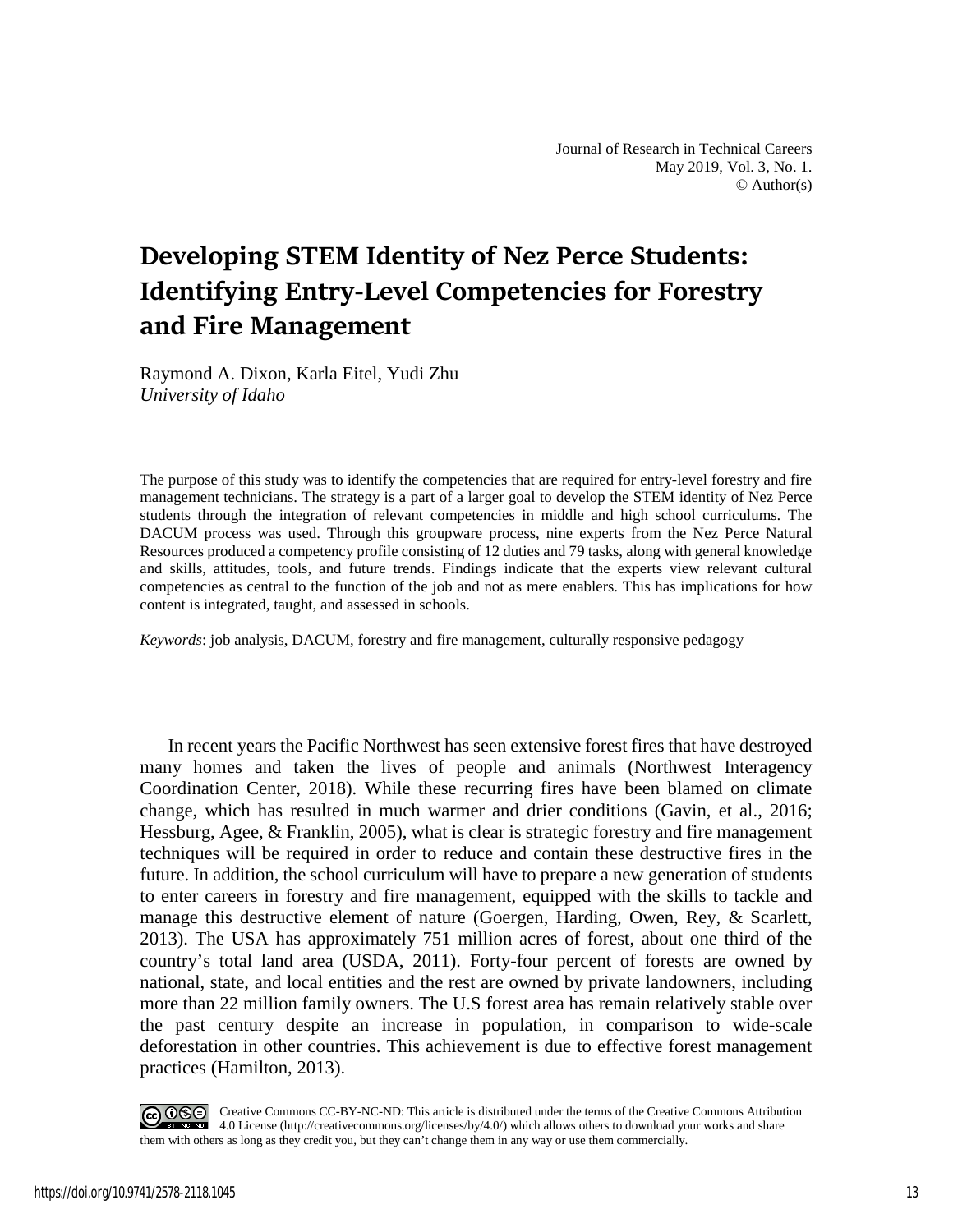The United Nations Food and Agriculture Organization (2018) refers to forest management as:

the process of planning and implementing practices for the stewardship and use of forests and other wooded land to meet specific environmental, economic, social and cultural objectives. It deals with the overall administrative, economic, legal, social, technical and scientific aspects related to natural and planted forests. It may involve varying degrees of deliberate human intervention, ranging from actions aimed at safeguarding and maintaining forest ecosystems and their functions, to those favoring specific socially or economically valuable species or groups of species for the improved production of forest goods and services.

Many of the products people use, such as wood, paper, and medicine, come from forests. Forests are home to many natural resources, support a variety of wildlife, and serve as popular recreational areas. In addition, forests absorb and store carbon dioxide from the atmosphere, which is important for slowing the rate of global warming. Forests must be properly managed to ensure forest resources continue to be available in the future (Hamilton, 2013; Ward & Patterson, 2012).

The management of fire is an essential part of forestry management. Native Americans have used periodic burning for many centuries as a means to manage the forest long before Europeans settled in North America. Today, fire is used effectively in forests as a form of habitat management to assist with agriculture and food production, reduce insects or disease, and promote ease of travel. Forest fires that are started naturally are nature's way of actively managing the landscape; however, naturally started wildfires are no longer allowed to burn unchecked because of the danger to human life and property (Agee, 1993; Wallin, Swanson, Marks, Cissel, & Kertis, 1996). The lack of proper forest management has resulted in many forests becoming overly dense with excess growth and debris, which, when combined with weather events such as high temperature and strong winds and human activities such as the careless use and disposal of burning material or even the deliberate setting of fires, has resulted in an increase in the number and severity of uncontrolled forest fires (Hessburg, Agee, & Franklin, 2005; Stephens et al., 2018).

Forests in north central Idaho are a part of the Nez Perce Native Americans' heritage. Preparing Nez Perce students with competencies to pursue careers in forestry as scientists and technicians is very important to the Nez Perce Tribe and the various stakeholders associated with Nez Perce natural resources. To that end, the College of National Resources in partnership with the Nez Perce Tribe in north central Idaho received funding to conduct a project to develop the science, technology, engineering, and mathematics (STEM) identity of Nez Perce students. Through a series of structured curriculum engagements, students were exposed to the use of Unmanned Aerial Vehicle (UAV) and remote sensing technologies to understand scientific concepts and conduct scientific inquiries related to natural resources. A goal of this program was to identify the competencies of an entry-level forestry and fire management technician and determine which of these competencies can appropriately be integrated in the middle and high school curriculums.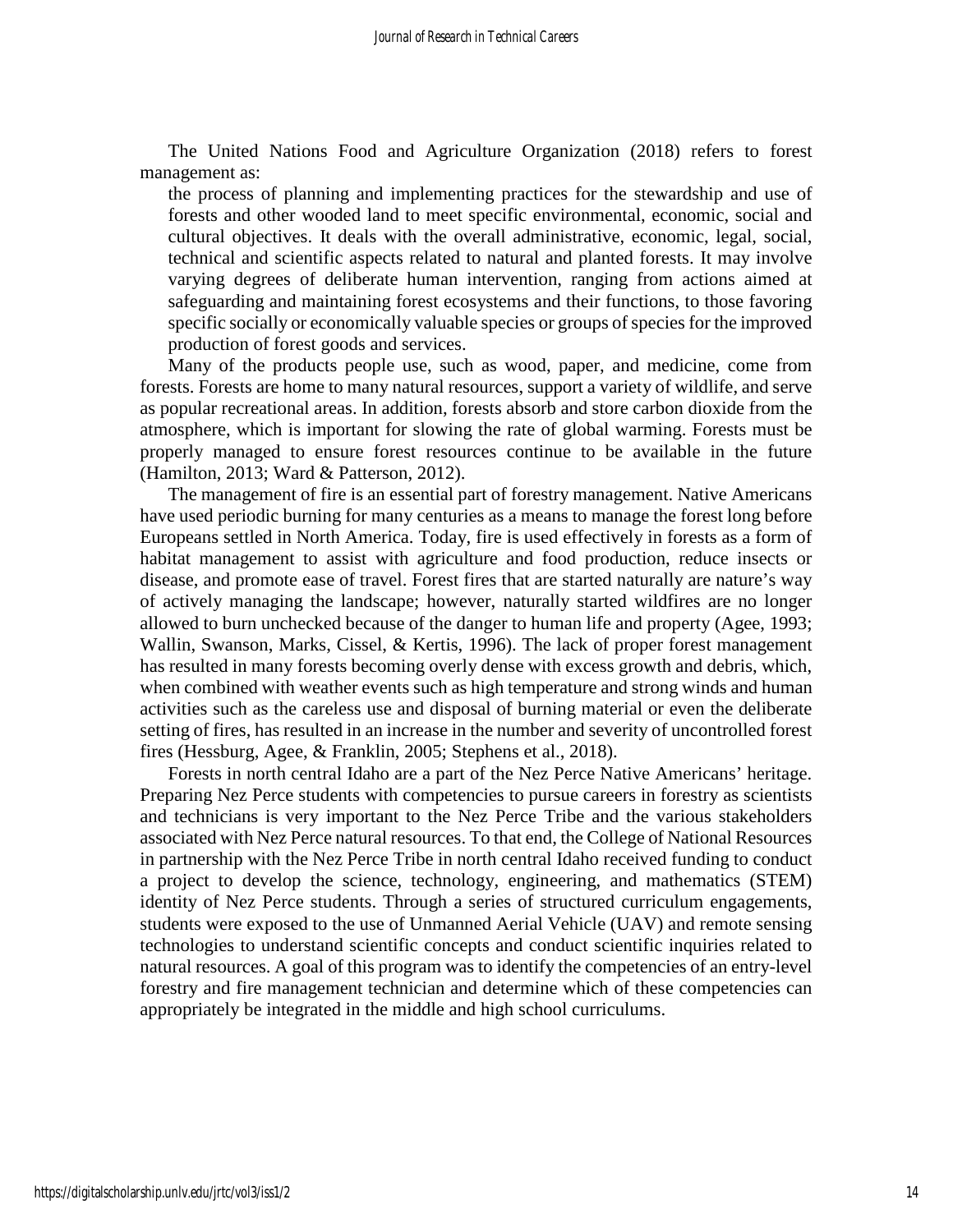## **Literature Review**

The forest was the traditional home of the Nimiipuu (the People). The Nimiipuu were later named Nez Perce Indians by the Lewis and Clark expedition, and according to famed Nez Perce leader Chief Joseph, the Nez Perce people are of one mind with the earth – always seeking to protect and preserve their rich natural environment and vast homeland (Nez Perce Tribe Forestry & Fire Management Division, 2013; USDA Forest Service, 2018).

The Nez Perce National Forest was created by Executive Order No. 854 signed by President Theodore Roosevelt effective July 1 1908. The forest was established from lands given up by the Bitter Root and Weiser National Forests. In 1934, part of Selway National Forest was added by Executive Order No. 6889 (Nez Perce Tribe Forestry & Fire Management Division, 2013). Historically, the Nez Perce people populated the area now known as Idaho, northeastern Oregon, southeastern Washington and western Montana. Today, Nez Perce Reservation encompasses some 770,000 acres of land in north central Idaho. The name Nez Perce-Clearwater National Forests was chosen when the forests administratively combined in 2012 (Nez Perce Tribe Forestry & Fire Management Division, 2013).

Maintaining a harmonious and respectful balance in the use and management of the forest is an important part of Nez Perce's culture and value system. Timber resource is recognized as being only one component of the total forest resources. For example, forest properties provide opportunities for tribal members to enjoy cultural and recreational activities. Therefore, the health and productivity of timber resource is ultimately dependent on maintaining the overall health of all forest resources (USDA Forest Service, 2018). The Nez Perce people employ economically, socially, and environmentally responsible forest management practices as stewards of over 57,000 acres of commercial forest land. Income generated from the forest helps the tribal government to provide essential services to the community.

**Careers in Forestry.** Forestry provides services in forest management, timber harvest, forest development, and forest inventory and planning (Nez Perce Tribe Forestry & Fire Management Division, 2013). Forestry offers several career paths that can lead to students becoming scientists and technicians. These include conservation scientists, foresters, environmental scientists and specialists, soil and plant scientists, wildlife biologists, environmental science and protection technicians, and forest and conservation technicians (Hamilton, 2013; Zilberman, 2016). Table 1 provides a brief description of potential forest occupations.

**Job Analysis.** Job analysis is a systematic process in which individuals make judgments and collect data to document the requirements of a job and the work performed (Brannick & Levine 2002; Clifford, 1994). It "provides a detailed description of particular job duties, responsibilities, necessary skills requirements, and the work environment of a given job" (Morganson, Major, & Bauer, 2009, p. 252). Job analysis is often the first step in a series of actions to create job descriptions, redesign jobs to promote efficiency, and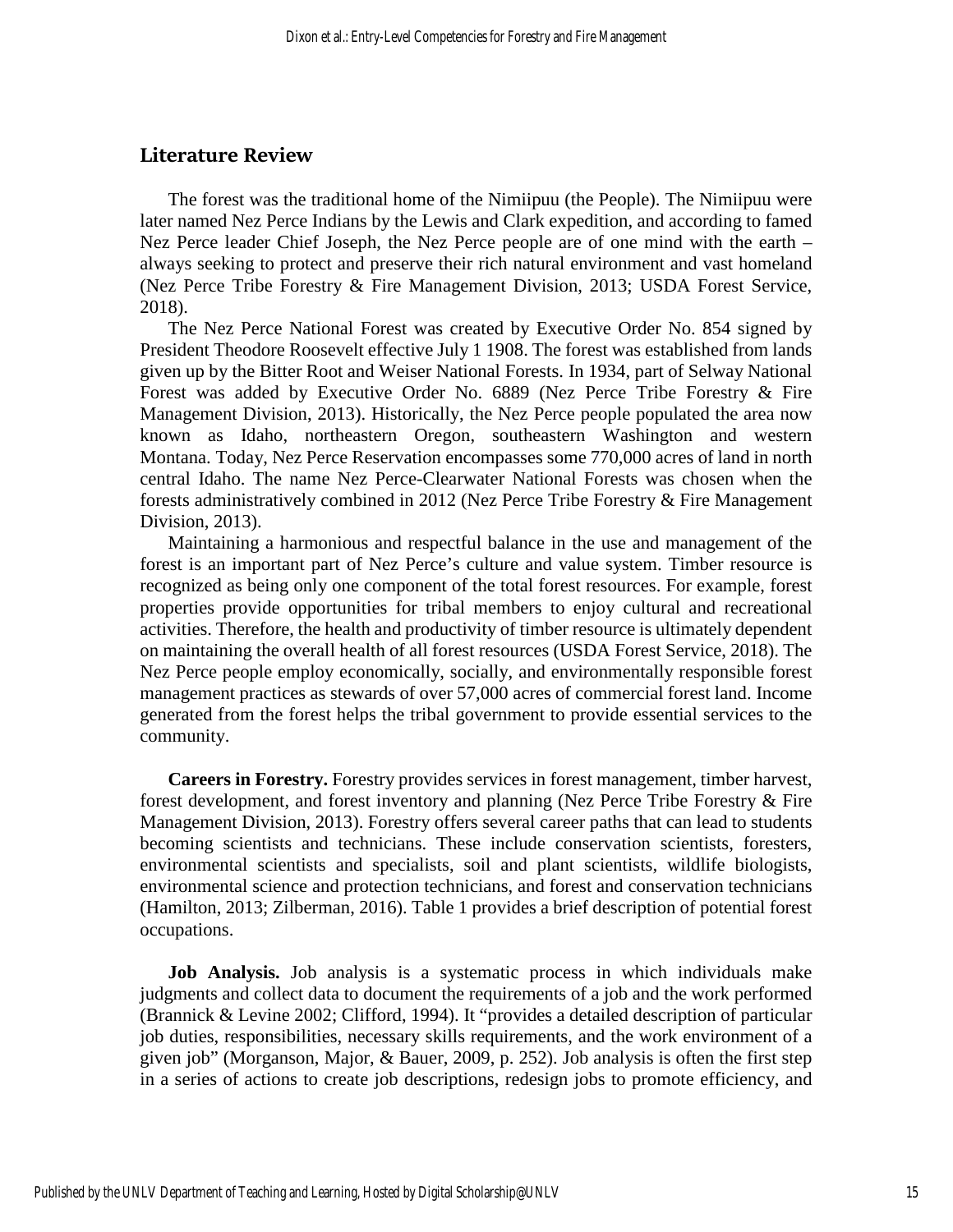| <b>Forest Occupation</b>                            | <b>Brief Description</b>                                                                                                                                                                                                                                                                                     |
|-----------------------------------------------------|--------------------------------------------------------------------------------------------------------------------------------------------------------------------------------------------------------------------------------------------------------------------------------------------------------------|
| <b>Conservation scientist</b>                       | Manage, improve, and protect natural resources. Conservation scientists<br>work with forest owners, managers, and government agencies to devise<br>ways to use and improve land, while safeguarding the environment and<br>controlling erosion.                                                              |
| Foresters                                           | Some primary duties of foresters include drawing up plans to regenerate<br>forested lands, monitoring the progress of those lands, and supervising<br>tree harvests. Foresters also create plans and do inspections to protect<br>forests from disease, harmful insects, and damaging wildfires.             |
| Environmental scientists and specialists            | Identify problems and find solutions that minimize hazards to the health<br>of the environment.                                                                                                                                                                                                              |
| Soil and plant scientists                           | Research soil, plants, and other forest products. Soil scientists examine<br>the composition of soil as it relates to plant or tree growth and investigate<br>effects of alternative soil treatment practices on tree productivity.                                                                          |
| Wildlife biologists                                 | Study the characteristics of animals, such as their interactions with other<br>species, reproduction, diseases, and movement patterns. Wildlife<br>biologists do a variety of scientific tests and experiments, such as<br>collecting blood samples from animals, to assess their levels of nutrition.       |
| Biological technicians                              | Assist scientists with tests, experiments, and analyses related to<br>sustainable forestry. They may set up, maintain, and clean laboratory<br>instruments and equipment, such as microscopes, scales, and test tubes.<br>They gather and prepare plant, water, and soil samples for laboratory<br>analysis. |
| Environmental science and protection<br>technicians | Typically are supervised by environmental scientists and specialists. In<br>sustainable forestry, these technicians often work on teams with scientists<br>and other technicians, to solve problems related to environmental<br>degradation and public health.                                               |
| Forest and conservation technicians                 | Generally are supervised by foresters. They assist with a variety of tasks,<br>including gathering data on water and soil quality, assessing fire hazards,<br>selecting and marking trees to be cut, tracking wildlife, and monitoring<br>the activities of loggers and other forest users.                  |

#### Table 1. Description of Forest Occupations

determine training needs (Morganson et al., 2009). According to Siddique (2004), most writers view it as the backbone or cornerstone of nearly all human resources (HR) activities (Schuler & Jackson, 1996; Sherman, Bohlander & Snell, 1998) because it provides a rich source of information about jobs and job holders, which HR personnel use to develop important documents such as job description, job specification, and performance standards. Job analysis can be cost effective, it improves communication, accommodate change, and contribute to improved human resource management. Among several organizational processes, job analysis can also facilitate selection and staffing, training and development, and performance management (Latham & Fry, 1988; Wooten, 1993; Carless, 2007).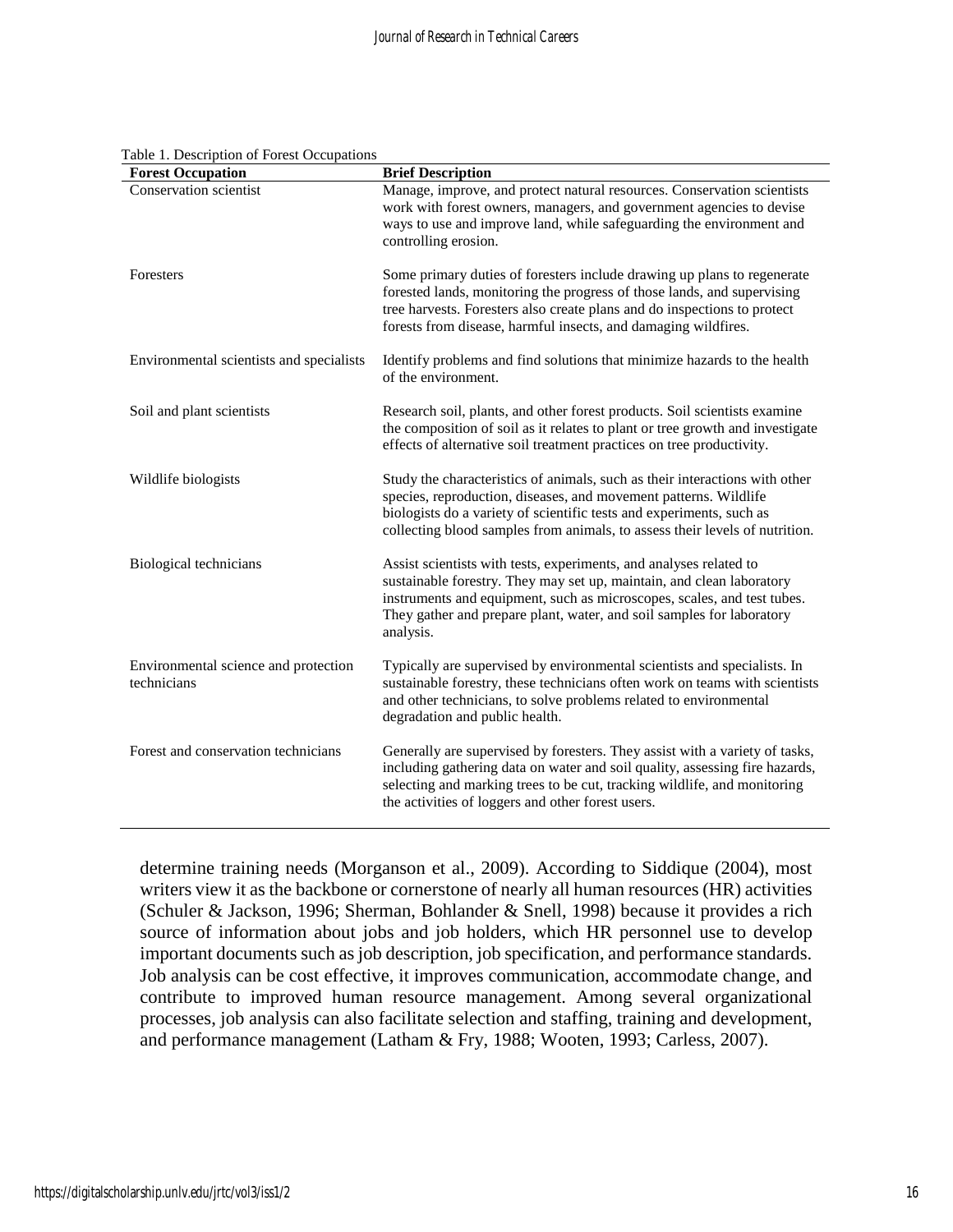Singh (2008) indicated that since the 1950s job analysis has grown considerably in scope and application, especially over the last few decades, becoming an influential management tool in business and industry (Ghorpade & Atchison, 1980; Gatewood & Field, 1994). He opined, however, that many important assumptions that underlie the fundamental uses of job analysis in management are becoming questionable in today's business environment. Job analysis focuses on the collection of work-related information for the job as it currently exists and/or has existed in the past. The procedures are related more to a one-person, one-job situation. Yet, as competition and technological innovation increase and products life cycle gets shorter, jobs are becoming less static and individuallybased, therefore the capturing of knowledge, skills, and attitudes (KSA) may be beyond the scope of present forms of job analysis.

According to Cucina, Martin, Vasilopoulos, and Thibodeuax (2013), there are two broad categories of job analysis methods: job-oriented and worker-oriented. Job-oriented methods focus on the job itself and the work or tasks performed by incumbents, whereas worker-oriented methods focus on collecting information regarding the competencies required to perform a job. Similar to the foregoing, Morgeson (2017) described the job analysis methods used over the years as work-oriented, worker-oriented, and hybrid. Workoriented methods seek to describe what a worker does and worker-oriented methods seek to identify the characteristics needed to successfully perform job tasks. Hybrid methods combine elements of work- and worker-oriented methods.

Techniques used to conduct job analysis include observations, surveys, worker diaries, questionnaires, critical incidents, and interviews both individual and focus group (Chang & Kleiner, 2002; Shetterly & Krishnamoorthy, 2008). Job analyses generated by workers who are viewed as subject matter experts by their employers tend to display high consistency in the type of information revealed (Goffin et al., 2011). The use of subject matter experts has also been advocated for the predicting of future jobs (Sanchez, 1994). In addition, using expert panels provides information quickly and relatively cheaply compared to large samples responding to task inventories or other structured questionnaires (Brannick & Levine, 2002). According Morgeson and Campion (1997), potential issues to be considered when conducting job analysis are social and cognitive processes that have the potential to negatively influence the quality of the job analysis. These effects include bias estimates of task criticality and less reliable data. The effects will vary based on factors such as the method of job analysis, data collection techniques, data sources, and the purpose of the job analysis. For example, in a study that explored the effect of subject matter expert viewpoint on job analysis data in the law enforcement context, Truxillo and associates (2004) found that one category of subject matter experts, i.e., district attorneys who were end users of the work product of police reports, had somewhat different job analysis response than the police who actually produce these reports.

# **The Framework**

Developing a Curriculum (DACUM), the first stage of the Systemic Curriculum and Instructional Development (SCID) process (Norton, 1997; Finch, & Crunkilton, 1999; Cooper, Aherne, & Pereira, 2012), can be described as a hybrid method that identifies the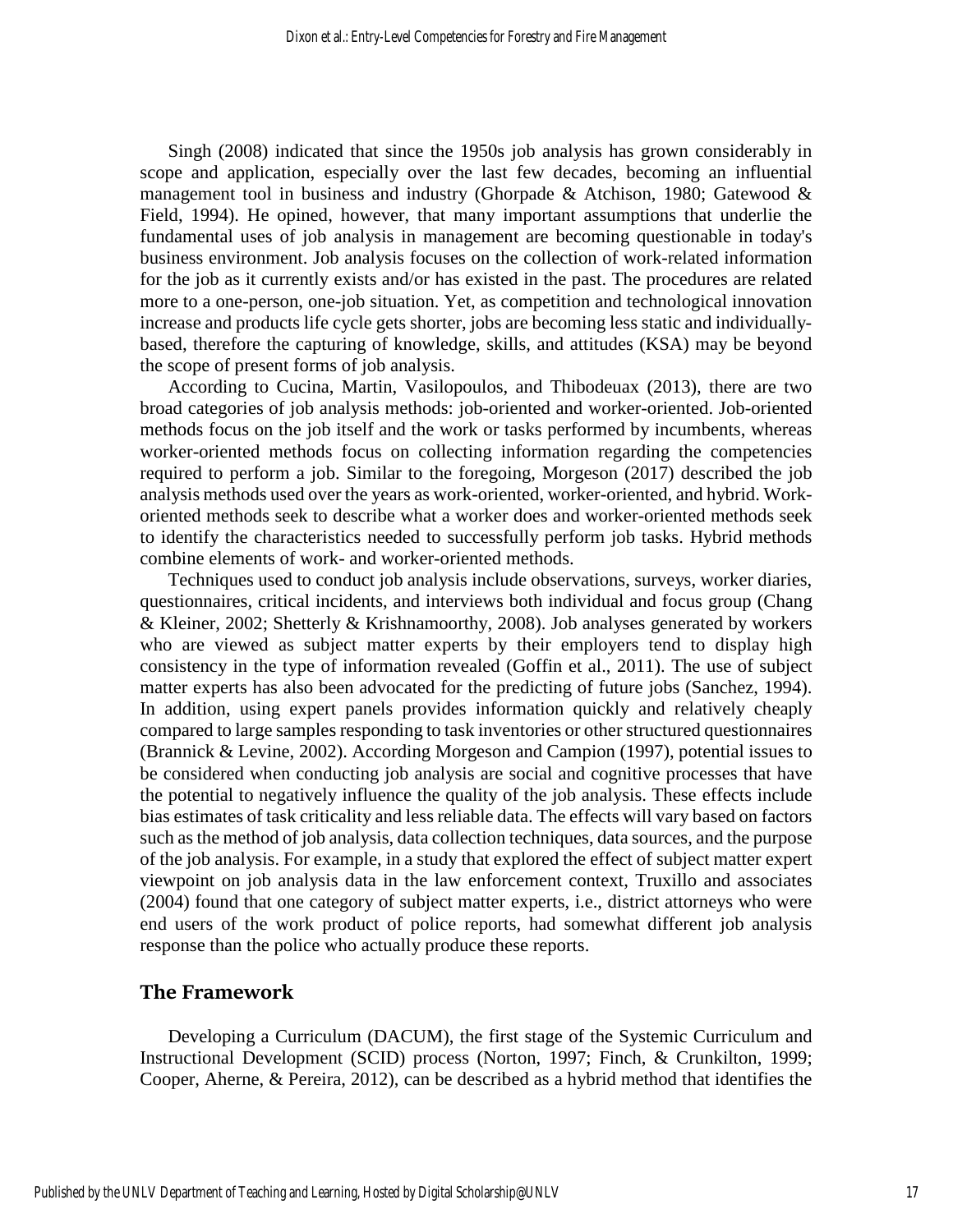tasks that are required to perform a job. It also provides information about theoretical knowledge, practical skills, and personal attitudes or dispositions needed to equip a person to perform at a particular level. The process was first conceptualized in the United States and Canada as a joint effort of the Canadian Department of Manpower and Immigration's Experimental Project Branch and the General Learning Corporation of New York as a means of designing and developing curricula that would be relevant to work place training (Zanella, 1999).

The DACUM process has been used extensively in industry, military, government, and a wide range of professions to develop workplace-relevant training programs. Research shows that it is a valid, cost effective, efficient means of executing functional, occupational, job, and process analysis (Norton, 1997; Halasz, & Reid, 2003). Norton (1997) stipulated that the DACUM process is based on three premises. First, expert workers can better describe their job than anyone else. Second, any job can be effectively described in terms of the competencies or tasks that successful workers in that occupation perform. Third, the specific knowledge, skills, attitudes, and tools required by workers in order to correctly perform their tasks can also be described. The competency profile generated from the DACUM process "permit[s] a ready appreciation of major areas of responsibility and related major tasks for any role." They are often used to provide information for the development of curricula and learning resources, skills certification, writing of formal job descriptions, and workplace performance evaluations (Cooper et al., 2012, p. 871).

# **Purpose of the Study**

The purpose of this study was to identify the required competencies for an entry-level position in Forestry and Fire Management. It is the authors' view that identifying competencies associated with jobs in forestry and linking relevant competencies to high and middle school curriculums will expose students to knowledge, skills, and attitudes that are required for students to gain entry level employment in natural resources or go to college to pursue related degrees in natural resources. In addition, working in natural resources that are managed by the Nez Perce Tribe will inevitably expose workers to Nez Perce culture and value system, and understanding and appreciating this culture is important for relationship-building, communication, and the successful execution of daily job functions. Having such cultural competencies, therefore, may be as essential as technical and other competencies. The following questions guided the process:

- 1. What are the duties, and tasks that constitutes an entry level job in Forestry and Fire Management?
- 2. What are expert workers' perception of Forestry and Fire Management competencies that should be included in high and middle school curriculums?

## **Method**

The DACUM process was used. The process involves a focus group panel of 5-12 incumbents who are considered to be expert workers in the particular job. A trained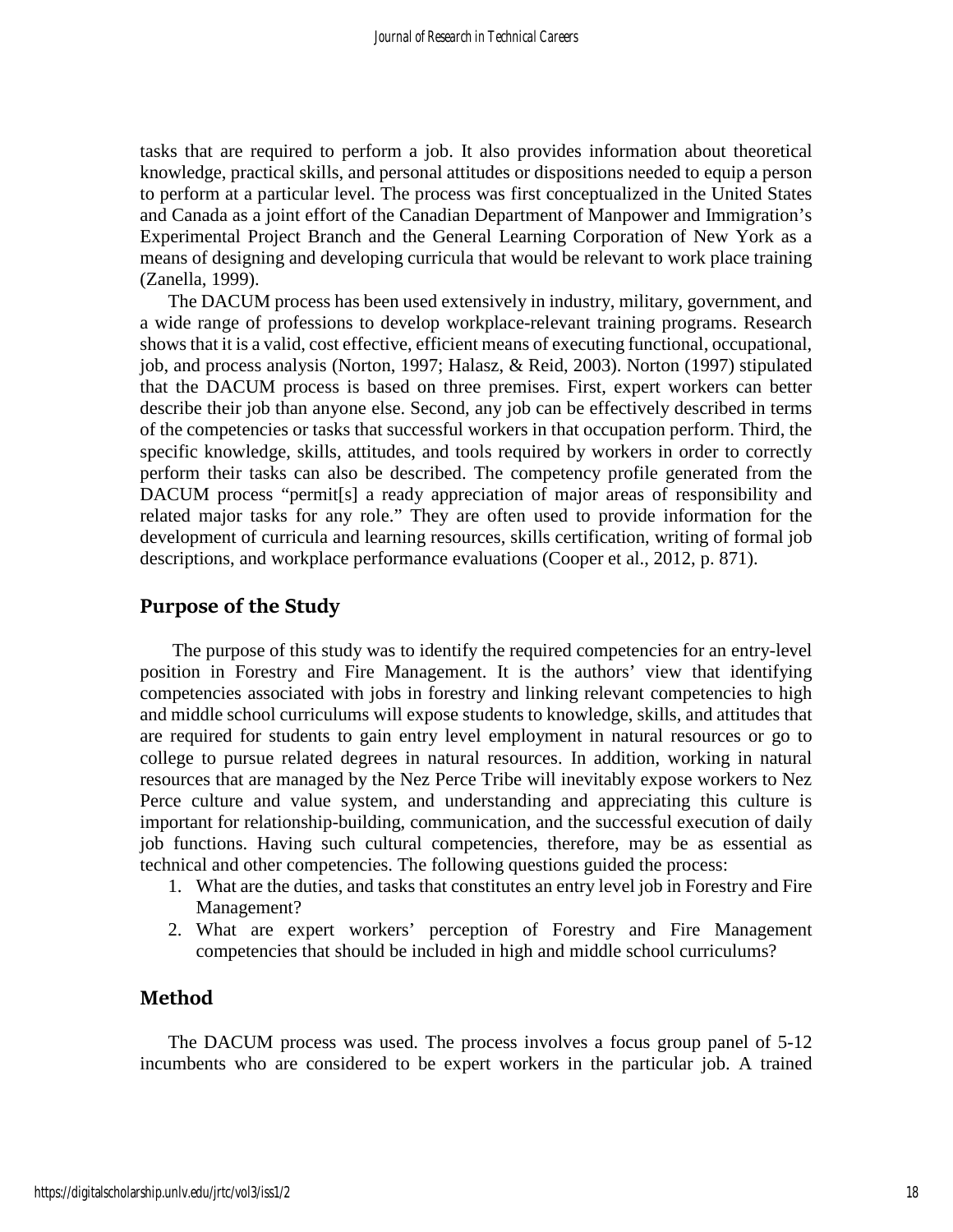facilitator guided the subject matter experts through a process of brainstorming, synergy, consensus building, and validation to develop a competency profile consisting of duties, tasks, general knowledge and skills, attitude, tools, and future trends for that particular job or occupation (Norton, 1997; Halasz, & Reid, 2003).

**Participants.** A letter was sent to the management of the Forestry and Fire Management Division of Nez Perce Natural Resources by the project principal investigator explaining the job area that needed to be analyzed for the purpose of the curriculum. The management selected nine workers who they perceived as experts to participate in the workshop. All participants, except two, were members of the Nez Perce Tribe. Their job titles were Fire Prevention and Mitigation Specialist, Fire Management Officer, Forester/Logging Engineer, Engine Operator/Forest Technician, Forestry Technician, Supervisor/ Engine Foreman, Allotment Forester, Inventory and Planning Forester, and Natural Resource Manager.

**Procedure.** After initial contact was established with the identified expert workers, a letter was sent to each potential participant explaining the DACUM process and why it was necessary. The DACUM workshop was conducted over a period of two days. The facilitator, a recorder, and nine DACUM panel experts were present for the workshop. In addition, four members from Nez Perce Natural Resources management and supervisory staff were present as observers. On the first day, a formal orientation to the DACUM process was provided. The facilitator of the DACUM workshop explained its origin, its philosophy and why it was necessary, and provided examples of DACUM charts from other job areas outside of natural resources. Explanations were given for job duties, job tasks, general knowledge and skills, and worker behaviors. Ground rules for the DACUM workshop were also discussed.

The facilitator then conducted an initial brainstorming of the day-to-day functions of an entry-level fisheries and fire management personnel. These were recorded on a flip chart; when a page was filled it was placed on the wall of the room for all to see. An organizational chart was developed to illustrate where in the organization such a position would be located. The DACUM committee was then asked to study carefully the information collected during the brainstorming process and identify some of the duties that may already be there. After this process was exhausted the committee was asked to identify other duties that were not listed. After a period of discussion and consensus, the recorder wrote each duty on an  $8 \times 11$ " card and listed them on the left side of the wall in a vertical column. Each job normally contains 5-12 duties. Tasks statements for each duty were then identified through discussion and consensus. The recorder then wrote each task statement on a 5 x 8" card and placed to the right of the duty statement. Each duty contains between 6-20 tasks.

On the second day, the expert panel worked with the facilitator to sequence the tasks and duties identified on day one by order of importance or logic. General knowledge and skills; attitudes; tools, equipment, supplies and materials; future trends/issues; and important acronyms were then identified. The information obtained from the committee were then entered in a document referred to as a competency profile chart (Norton, 1997).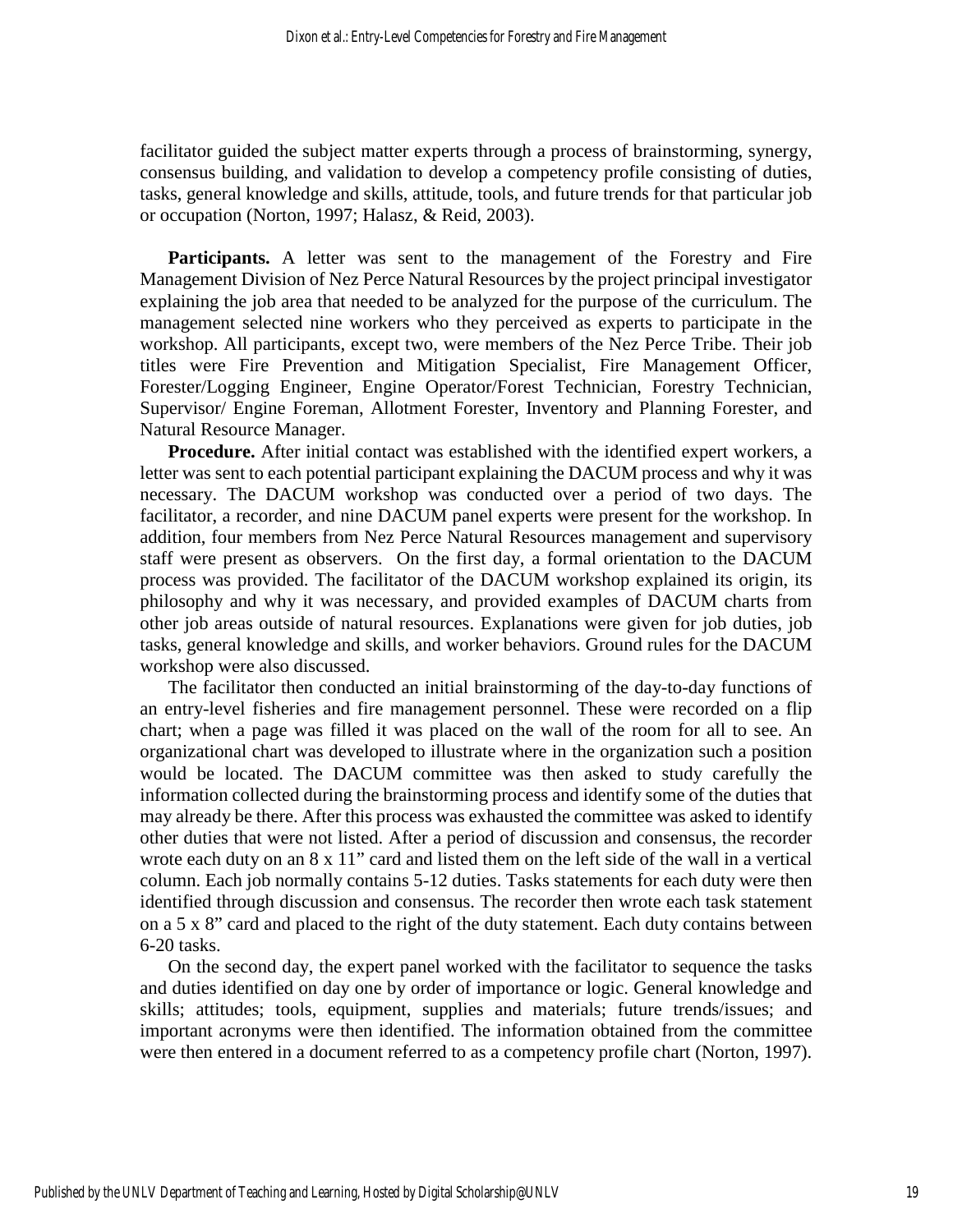| <b>Future Trends</b>         | <b>General Attitudes</b>       |                |
|------------------------------|--------------------------------|----------------|
| Global climate changes       | Team player                    | Flexible       |
| Alternative energy           | Conscientious                  | Trustworthy    |
| Aging workforce              | Respectful                     | Motivated      |
| Policy changes               | Dependable                     | Proactive      |
| Funding sources              | Willing to ask questions       | Positive       |
| Water rights                 | Enthusiastic                   | Common sense   |
| Changing data technology     | Honest                         | Organized      |
| Land acquiescing             | Accountable                    | Open-mind      |
| Changes in technology        | Detail Oriented                | Self-Starter   |
| Drug use policies            | Ability to Work Under Pressure | Tactful        |
| Increase cost to do business | Optimistic                     | Self-Awareness |
|                              |                                | Multitask      |

Table 2. Future Trends and Attitudes

To ensure the trustworthiness of the competency profile chart, a draft copy was sent to each committee member about two days after the workshop to check if the duty and task statements accurately reflected what was agreed on by consensus during the workshop. Identified errors and recommended corrections were sent out to the group for agreement. Additionally, the final competency profile was sent to two experts in forestry and fire management, who were not a part of the DACUM committee to verify whether the duties, tasks, general knowledge and skills, attitude, tools, and future trends accurately represented an entry level job in forestry and fire management.

# **Results**

The results from the committee were recorded on a DACUM chart. Each question of the following questions serves as a guide to present the results obtained from the expert panel.

*What are the duties, and tasks that constitute an entry-level job in Forestry and Fire Management?* The competency profile identified a total of twelve (12) duties and seventynine (79) tasks for an entry-level Forestry and Fire Management Technician. The duties identified fall under four broad categories:

- Professional and cultural conduct/responsibility,
- Using tools and equipment,
- Development and sustainable practices, and
- Managing fire

Professional and cultural responsibilities include three major duties: (1) appreciating Nimiipuu's culture and values, (2) demonstrating professionalism, and (3) complying with safe work practice. Specific tasks relating to these duties are *sharing Nez Perce vision*, *respecting management*, and *following fire safety standards* respectively. Duties relating to using tools and equipment include: (1) operate basic hand tools and equipment, and (2) perform basic computer skills. Specific tasks generated were *performing basic troubleshooting* and *using GIS/GPS software*.

Duties relating to development and sustainable practices include: (1) conducting basic land surveys and mapping, (2) collecting forest inventory data, (3) implementing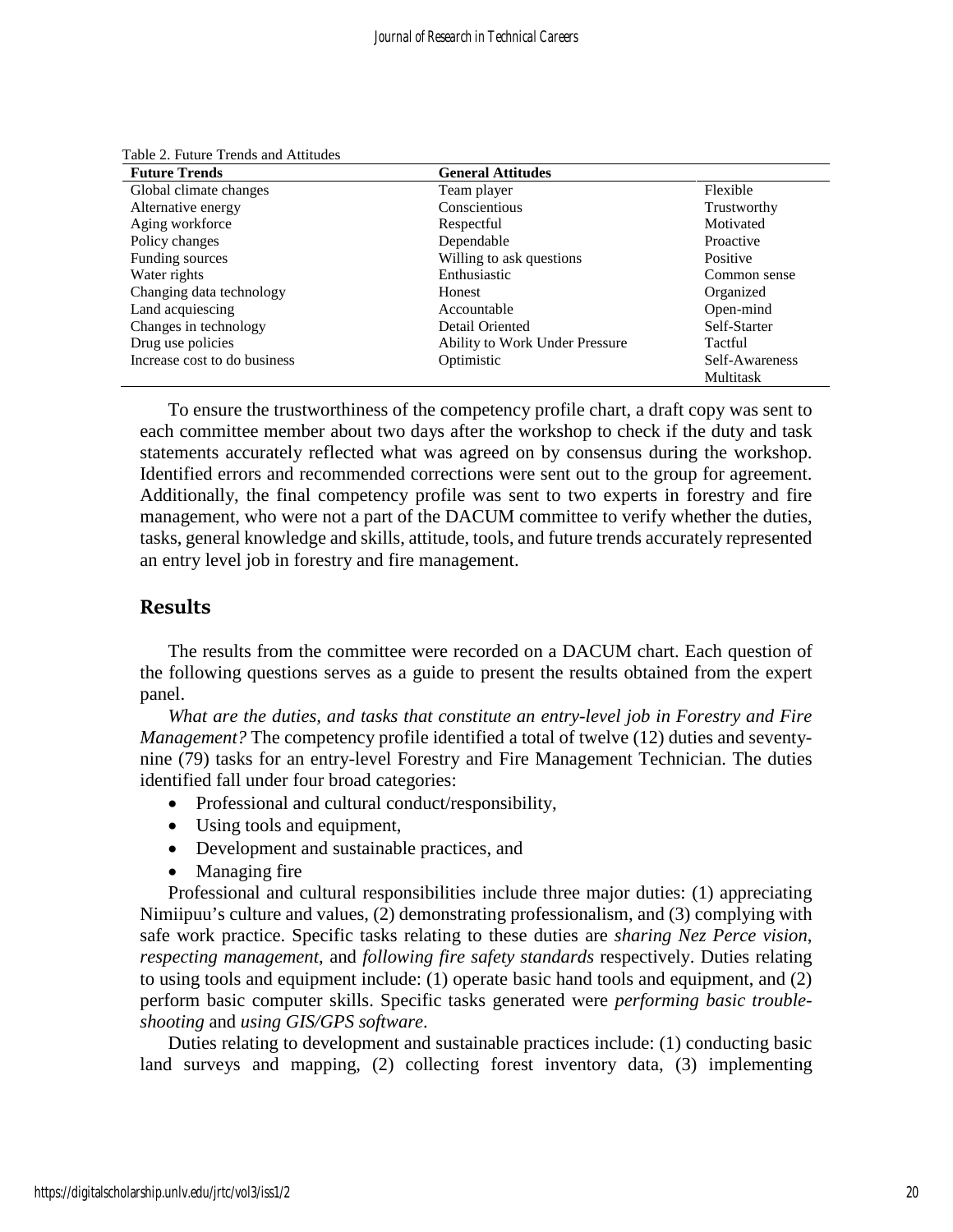Table 3. Relevant duties and tasks for middle and high school curriculums

### **Duties and Tasks**

# **A. Appreciate Nimiipuu Culture & Values**

- A-1. Attend Culture Training
- A-2. Appreciate Nez Perce heritage
- A-3. Share Nez Perce Vision
- A-4. Know the content of the Nez Perce Treaties
- A-5. Understand the impact of the Nez Perce **Treaties**

#### **C. Comply with Safe Work Practice**

- C-1. Evaluate Hazardous Situation
- C-2. Perform Basic CPR/ First-Aid
- C-3. Comply with Tribal/OSHA Safety Regulations
- C-4. Follow Fire Safety Standards
- C-5. Operate Motor Vehicles in Safe Manner

#### **E. Perform Basic Computer Skills**

- E-1. Perform Data Entry
- E-2. Use GIS/GPS Software
- E-3. Use Microsoft or Relevant Suite
- E-4. Manage Electronic Files
- E-5. Perform Data Base Development
- E-6. Manage Data Base
- E-7. Conduct Internet Search

#### **G. Perform Basic Firefighting Duties**

- G-3. Assess Fire Behavior
- G-5. Assess Risks
- G-6. Suppress Fire
- G-8. Utilize communication System
- G-9. Identify Fire Origin
- G-10. Protect Fire Origin
- G-11. Utilize Incident Command System (ICS)

#### **I. Implement Silvicultural Prescription**

- I-1. Establish Harvest Boundaries
- I-2. Establish Riparian & Cultural Buffers
- I-3. Mark Timber
- I-4. Perform Volume Cruise
- I-5. Follow BMPs in Sale Layout

#### **B. Demonstrate Professionalism**

- B-1. Exhibit good work attitude
- B-2. Follow instructions
- B-3. Work effectively with others
- B-4. Respect management
- B-5. Practice good work ethic
- B-6. Be timely
- B-7. Display personal responsibility
- B-8. Communicate with internal & external stake holder
- B-9. Comply with Tribal Policies & Procedures

#### **D. Operate Basic Hand Tools & Equipment**

- D-1. Learn Safe Work Practices
- D-2. Maintain Tools in Safe Working Order
- D-3. Perform Basic Trouble-Shooting
- D-4. Utilize PPE
- D-5. Select Appropriate Tools & Equipment

#### **F. Conduct Basic Land Surveys & Mapping**

- F-1. Demonstrate Basic Cartography Skill
- F-2. Interpret Public Land Surveying System (PLSS)
- F-3. Perform Land Navigation in the Field
- F-4. Use Land Navigation Instruments

#### **H. Collect Forest Inventory Data**

- H-1. Perform Continuous Forest Inventory (CFI)
- H-2. Maintain Permanent Plots
- H-3. Perform Regeneration Surveys
- H-4. Perform Stand Exams
- H-5. Perform Relevant Data Entry
- H-8. Utilize UAVs for Remote Sensing

#### **J. Assist with Forest Development Operation**

- J-1. Collect Cones for Seeding
- J-2. Plant Trees
- J-3. Protect Seeding
- J-4. Monitor Seeding Growth Mortality
- J-5. Implement Survival Surveys

silvicultural prescription, and (4) assisting with forest development operation. Specific tasks include *interpreting public land surveying system (PLSS)*, *performing regeneration surveys*, *monitoring seeding growth mortality*, and *establishing riparian and cultural buffers*. Duties relating to managing fires were: (1) performing basic firefighting duties, (2)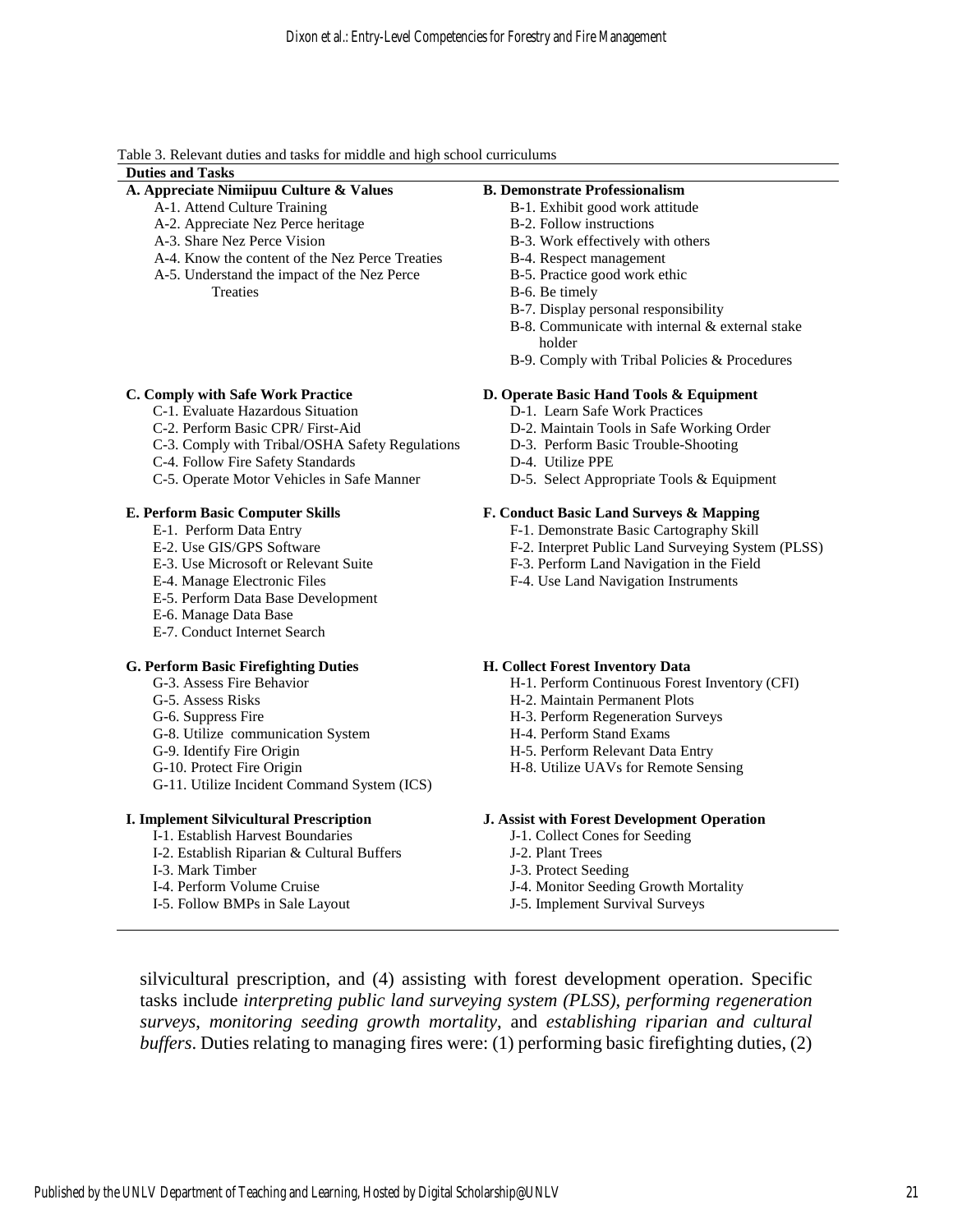performing hazardous fuel removal, and (3) processing firewood. Specific tasks include *assessing fire behavior*, *pruning trees* and *transporting firewood*.

Future trends that may impact how work is done in forestry and fire management are varied and in the expert workers' opinion, may range from global climate change to the impact of technology. In addition, several general attitudes were identified as enablers for successful job performance. Table 2 describes future trends and general attitudes identified.

*What are expert workers' perception of Forestry and Fire Management competencies that should be included in high and middle school curriculums?* Ten of the twelve duties and fifty-eight (58) related tasks were identified by the DACUM committee as important for K-12 curriculum. Concepts and procedures relating to these tasks can be integrated in various subjects from middle to high school. Table 3 describes these duties and tasks.

## **Conclusions and Discussion**

A noteworthy result of the DACUM process was the identification of *"Appreciate Nimiipuu's Culture"* as one of the twelve duties. There was much deliberation about whether the tasks associated with this duty fit better the category of "Attitude." There was consensus that these tasks are not peripheral or mere enablers for day-to-day functions, but instead they reflect the cultural and spiritual relationship of Nez Perce with the environment and the need to appreciate and respect the wisdom vested in elders about the forest, a connection that learners must understand and appreciate to successfully integrate in the work environment.

Acknowledging the need for these cultural competencies as well as the professional competencies associated with the tasks related to the duty *"Demonstrate Professionalism,"* reflects the strategic thinking of the committee as they contemplate what the current work in forestry and fire management is and what future work should look like. Sanchez (1994), recommends that the validity of tasks related to future jobs can be improved during job analysis by using group techniques to consult with experts, effectively integrating diverse views about future competencies, and examining international trends to discard unlikely views of future work. The DACUM panel, all of whom were expert workers in various capacities (including management), provided the required consultation to validate such tasks. Schneider and Konz (1989) and Brannick and Levine (2002) also recommended using an expert panel when predicting future job changes. Expert panels provide information quicker and cheaper, compared to other methods of conducting job analysis. The expert panel was cognizant of the impact climate change, changes in technology, water rights, and drug use policies will have on how work is done in the industry. The impact of these environmental and social elements on forestry will potentially affect the Nez Perce way of life because of their intricate relationship with the forest.

The contribution of the subject matter experts to the job analysis process demonstrates their appreciation of the importance of Traditional Ecological Knowledge, a form of culturally responsive education, as a framework for the infusion of knowledge, skills, and attitudes into the school curriculum. Berkes, Colding, and Folke (2000) defined Traditional Ecological Knowledge as "a cumulative body of knowledge, practice, and belief, evolving by adaptive processes and handed down through generations by cultural transmission,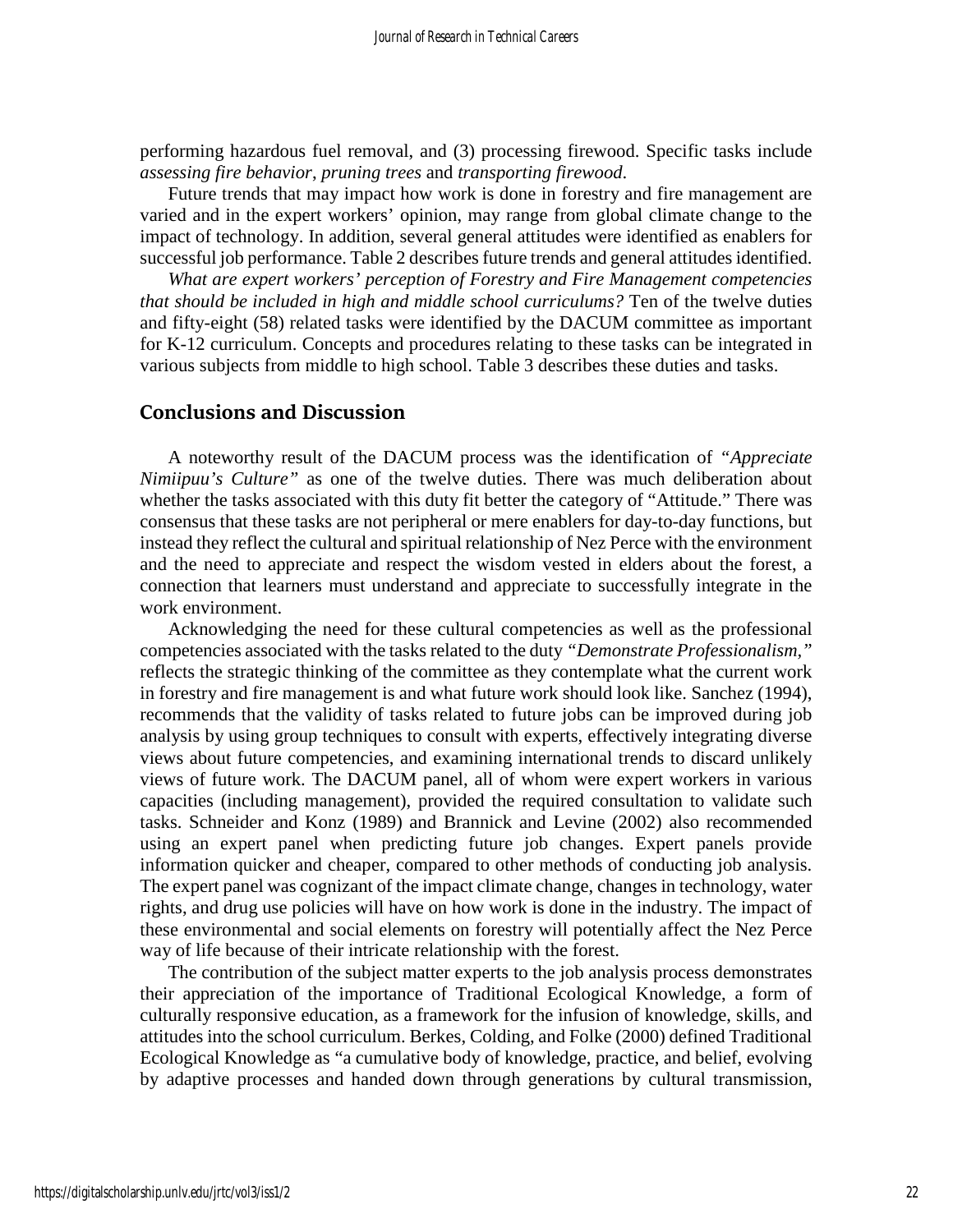about the relationship of living beings (including humans) with one another and with their environment" (p. 1252). This is an effective framework for the development of curriculum designed to build the STEM identity of Native American students, and such knowledgecentered curriculum has been used successfully to teach Native American students science (Kimmerer, 2012). It brings psychological and intellectual liberation to students because it validates their own cultural knowledge as a context through which STEM can be learned while reinforcing cultural pride (Gay, 2000). According to Howard (2012), it builds bridges of meaningfulness between home and school experiences as well as between academic abstractions and lived sociocultural realities. As they learn STEM through culturally valued knowledge, students will compare and contrast western ways of scientific inquiry with native ways of knowing and practicing science. They are able to develop global awareness by understanding similarities and differences between their realities and those within the global community. Identifying culturally specific duties and their related tasks represents a unique way in which DACUM charts can be used to capture the competency profile for jobs where cultural competencies are integral to the quality of work life.

Performance Assessment. Assessment of proficiency in competencies that are integrated in the middle and high school curriculum can be done through culturally responsive performance assessment. Explaining the importance of such a framework for situated cognition and learning, Lee (1998) stated:

A culturally responsive framework attributes significance to the everyday context of the lives of students who may be African American, Native American, Latino, or live in the Appalachians. Such a framework, for example, looks more closely and carefully at the wisdom of semiliterate elders. It also attributes significant status to the vernacular and non-English language varieties spoken outside of school, the routine household tasks carried out by mothers and children living in poverty and the production of popular art forms like rap music. Practices associated with each of these are viewed as potentially rich intellectual sources and resources for the design and conduct of what Perkins (1992) calls "understanding performances." (p. 274)

Building culturally responsive performance assessment into project-based and inquirybased activities that are designed around competencies associated with tasks identified in the job analysis, and integrated at appropriate levels in middle and high school curriculums, will provide measures for the progressive development (and tracking) of proficiency levels. According to Lee (1998), attributes of culturally responsive performance-based assessments should be linked and integrated directly with curriculum and instruction. The tasks should draw on cultural funds of knowledge from the communities and families of students, as well as the knowledge that students bring from their own youth culture. Project-based or inquiry-based activities should address some community-based authentic need, which may well have political linkages. It should require that students draw on knowledge sources from several disciplines, and they should be working together and with others from outside their schools to find solutions to these issues.

Using experts who are connected to the Nez Perce Tribe to develop the competency profile allowed bias in the process, especially as cultural tasks were identified. What they identified are the competencies they regarded as necessary to get the job done proficiently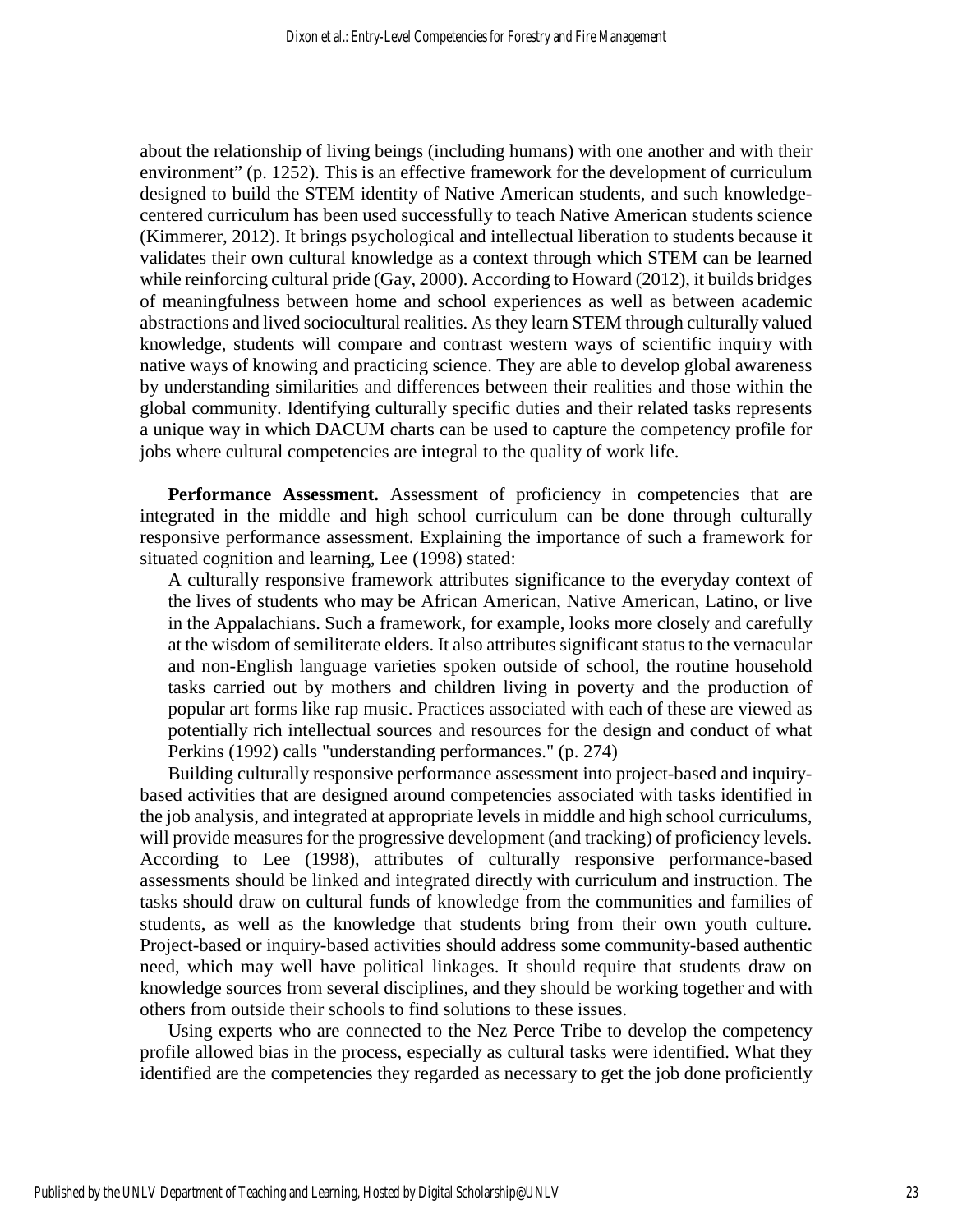in their work ecology. The competency profile, however, may differ in some respect if the job analysis process was done with a different committee of experts from another region for the same type of job. The competencies captured through the DACUM process reflects what is relevant for this particular job at the Nez Perce Natural Resources. As these competencies are integrated in the school's curriculum, the cultural legacy that must be preserved and transferred to the next generation of forestry workers is of paramount importance to the Nez Perce natural resource experts.

Note: This material is based upon work supported by the National Science Foundation under Grant No. 1513349. Any opinions, findings, and conclusions or recommendations expressed in this material are those of the authors and do not necessarily reflect the views of the National Science Foundation.

# **References**

- Agee, J. K. (1993). *Fire ecology of Pacific Northwest forests*. Washington, DC: Island Press.
- Berkes, F., Colding, J., & Folke, C. (2000). Rediscovery of traditional ecological knowledge as adaptive management. *Ecological Applications, 10,* 1251-1262.
- Brannick, M. T., & Levine, E. L. (2002). *Job analysis: Methods research and applications for human resource management in the new millennium*. Oakland, CA: Sage Publications
- Carless, S. A. (2007). Graduate recruitment and selection in Australia. *International Journal of Selection and Assessment, 15*(2), 153-166.
- Chang, I. W.*,* & Kleiner, B. H. (2002). How to conduct job analysis effectively. *Management Research, 25*(3), 73-82.
- Clifford, J. (1994). Job analysis: Why do it and how should it be done? *Public Personnel Management, 23*, 321–340.
- Cooper, D., Aherne, M., & Pereira, J. (2012). The competencies required by professional hospice palliative care spiritual care providers. *Journal of Palliative Medicine, 13*(7), 869-875.
- Cucina, J. M., Martin, N. R., Vasilopoulos, N. L., & Thibodeuax, H. F. (2013). Self-serving bias effects on job analysis ratings. *The Journal of Psychology, 146*(5), 511-531.
- Finch, C. R., & Crunkilton, J. R. (1999). *Curriculum development in vocational and technical education* (5th ed.). Boston, MA: Allyn Bacon.

Gatewood, R., & Field, H. (1994). *Human resource selection.* Orlando, FL: The Dryden Press.

- Gavin, D. G., Hallet, D. J., Hu, F. S., Lertzman, K. P., Prichard, S. J., Brown, K. J., …Peterson, D. L. (2016). Forest fire and climate change in western North America: Insights from sediment charcoal records. *Frontiers in Ecology and the Environment, 5*(9), 499-506. https://doi.org/10.1890/06016
- Gay, G. (2000). *Culturally responsive teaching: Theory, research, & practice.* New York, NY: Teachers College Press.
- Ghorpade, J., & Atchison, T. (1980). The concept of job analysis: A review and some suggestions. *Public Personnel Management, 9,* 134-144.
- Goergen, M., Harding, J., Owen, C., Rey, M., & Scarlett, L. (2013). *The state and future of U.S. forestry and the forest industry.* Retrieved from https://www.usendowment.org/wp-content /uploads/2018/10/forest\_sector\_report\_-\_final\_9.5.13.pdf
- Goffin, R. D., Rothstein, M. G., Rieder, M. J., Poole, A., Krajewski, H. T., Powell, D.M., …Mestdagh, T. (2011). Choosing job-related personality traits: Developing valid personality-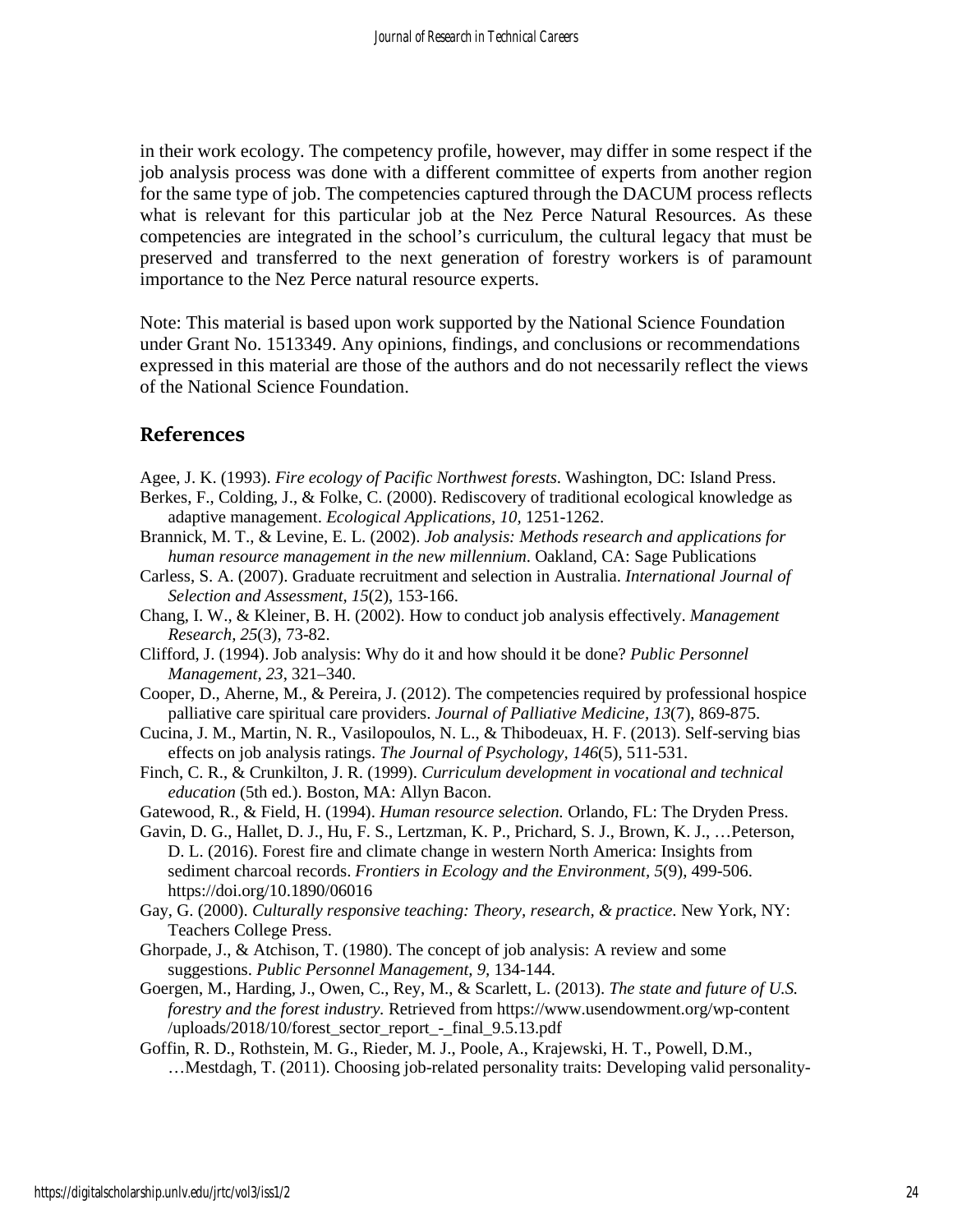oriented job analysis. *Personality and Individual Differences, 54*, 646-651. https://doi.org /1031016/j.paid.1032011.1031006.1031001

- Halasz, I. M., & Reid, T. (2003). *Overview of DACUM job analysis process* (Report No. 4). Retrieved from NIC Service for Results website: http://static. nicic.gov/Library/010699.pdf
- Hamilton, J. (2013). Careers in sustainable forestry. *Bureau of Labor Statistics*. Retrieved from http://www.bls.gov/green/forestry/sustainable\_forestry.htm
- Hessburg, P. F., Agee, J. K., & Franklin, J. F. (2005). Dry forests and wildland fires of the inland Northwest USA: Contrasting the landscape ecology of the pre-settlement and modern eras. *Forest Ecology and Management*, *211*(1-2), 117-139.
- Howard, T. C. (2012). Culturally responsive pedagogy. In J. Banks (Ed.), *Encyclopedia of Diversity in Education* (Vol. 1, pp. 549–552). Thousand Oaks, CA: Sage
- Kimmerer, R. W. (2012). Searching for synergy: Integrating traditional and scientific ecological knowledge in environmental science education. *Journal of Environmental Studies and Sciences, 2,* 317-323.
- Latham, G., & Fry, L. (1988). Measuring and appraising employee performance. In S. Gael (Ed.), *The job analysis handbook for business*, *government, and industry* (pp. 902-915). New York, NY: Wiley.
- Lee, C. D. (1998). Culturally responsive pedagogy and performance-based assessment. *The Journal of Negro Education, 67*(3), 268-279.
- Morganson, V. J., Major, D. A., & Bauer, K. N. (2009). Work-life job analysis: Applying a classic tool to address contemporary issues. *The Psychologist-Manager Journal*, *12*, 252– 274. https://doi.org/ 10.1080/10887150903316305
- Morgeson, F. P., & Campion, M. A. (1997). Social and cognitive sources of potential inaccuracy in job analysis. *Journal of Applied Psychology*, *82*(5), 627-655.
- Morgeson, F. P. (2017). Job analysis methods. In S. G. Rogelberg (Eds.), *The SAGE encyclopedia of industrial and organizational psychology* (2nd ed., pp. 769-771). Thousand Oaks, CA: SAGE Publications.
- Nez Perce Tribe Forestry & Fire Management Division. (2013). *Providing economically, socially and environmentally sustainable forest management to the Nez Perce Tribe*. Retrieved from https://nezperceforestryandfire.com/
- Norton, R. E. (1997). *The DACUM handbook*. Columbus, Ohio: The Ohio State University Center on Education and Training for Employment.
- Northwest Interagency Coordination Center. (2018). *Northwest annual fire report 2017.* Retrieved from http://gcc.nifc.gov/nwcc/
- USDA. (2011). *National Report on Sustainable Forests 2010* (Report No. FS-979). Retrieved from https://www.fs.fed.us/research/sustain/docs/national-reports/2010/2010-sustainability -report.pdf
- Sanchez, J. (1994). From documentation to innovation: Reshaping job analysis to meet emerging business needs. *Human Resource Management Review, 4*(1), 51-74.
- Schneider, B., & Konz. A. (1989). Strategic job analysis. *Human Resource Management, 28*(1), 51-63. https://doi.org/10.1002/hrm.3930280104
- Schuler, R. S., & Jackson, S. E. (1996). *Human resource management: Positioning for the 21st Century.* St Paul, MN: West Publishing.
- Sherman, A., Bohlander, G., & Snell, S. (1998). *Managing human resources*. Cincinnati, OH: South Western College Publishing.
- Shetterly, D. R., & Krishnamoorthy, A. (2008). Job characteristics of officers and agents: Results of a national job analysis. *Public Personnel Management, 37*(1), 111-131.